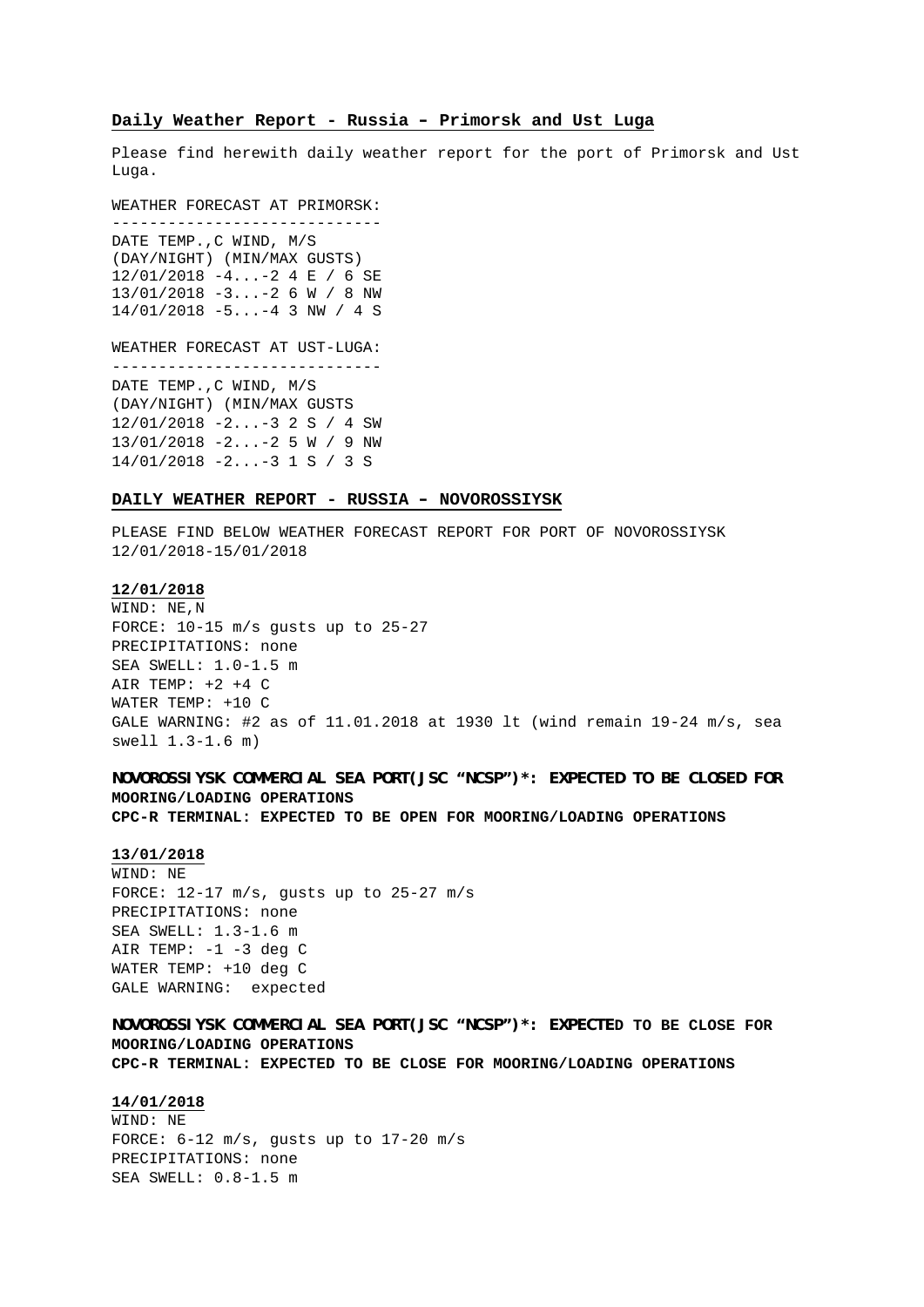AIR TEMP: 0 -2 deg C WATER TEMP: +10 deg C GALE WARNING: expected

**NOVOROSSIYSK COMMERCIAL SEA PORT(JSC "NCSP"): EXPECTED TO BE PARTLY OPEN FOR MOORING/LOADING OPERATIONS CPC-R TERMINAL: EXPECTED TO BE OPEN FOR MOORING/LOADING OPERATIONS**

#### **15/01/2018**

WIND: W,SW FORCE: 5-10 m/s PRECIPITATIONS: none SEA SWELL: 0.7-1.2 m AIR TEMP: 0 +4 deg C WATER TEMP: +10 deg C GALE WARNING: not expected

**NOVOROSSIYSK COMMERCIAL SEA PORT(JSC "NCSP"): EXPECTED TO BE OPEN FOR MOORING/LOADING OPERATIONS CPC-R TERMINAL: EXPECTED TO BE OPEN FOR MOORING/LOADING OPERATIONS**

**\*FYI**

**NOVOROSSIYSK COMMERCIAL SEA PORT(JSC "NCSP") – INCLUDES:** - **"SHESKHARIS" OIL TERMINAL - (BERTHS Nos.1, 1A, 2, 3, 6, 7);** - **"NOVOROSSIYSK FUEL OIL TERMINAL" LLC.("NFOT" LLC) - (BERTHS Nos.25, 25A)** - **"IPP" TERMINAL (JSC "IPP") - (BERTHS Nos.26, 27);**

**Daily Weather Report – Turkey**

Please find below Daily Weather Report for Turkish Ports.

| PORTS          | Port Operations<br>Status | Wind (Knots)     | Sea                  |
|----------------|---------------------------|------------------|----------------------|
| ISKENDERUN     | OPERATIONAL               | E & NE $2-4/4-6$ | Slight -<br>Moderate |
| <b>DORTYOL</b> | OPERATIONAL               | E & NE $2-4/4-6$ | Slight -<br>Moderate |
| <b>CEYHAN</b>  | OPERATIONAL               | E & NE $2-4/4-6$ | Slight -<br>Moderate |
| MERSIN         | OPERATIONAL               | E & NE $2-4/4-6$ | Slight -<br>Moderate |
| ANTALYA        | OPERATIONAL               | W & SW $2-4/3-5$ | Slight -<br>Moderate |
| ALIAGA         | OPERATIONAL               | E & N & NE 3-5   | Slight -<br>Moderate |
| MARMARA EREGLI | OPERATIONAL               | N & NE & NW 2-4  | Slight               |

# **12.01.2018**